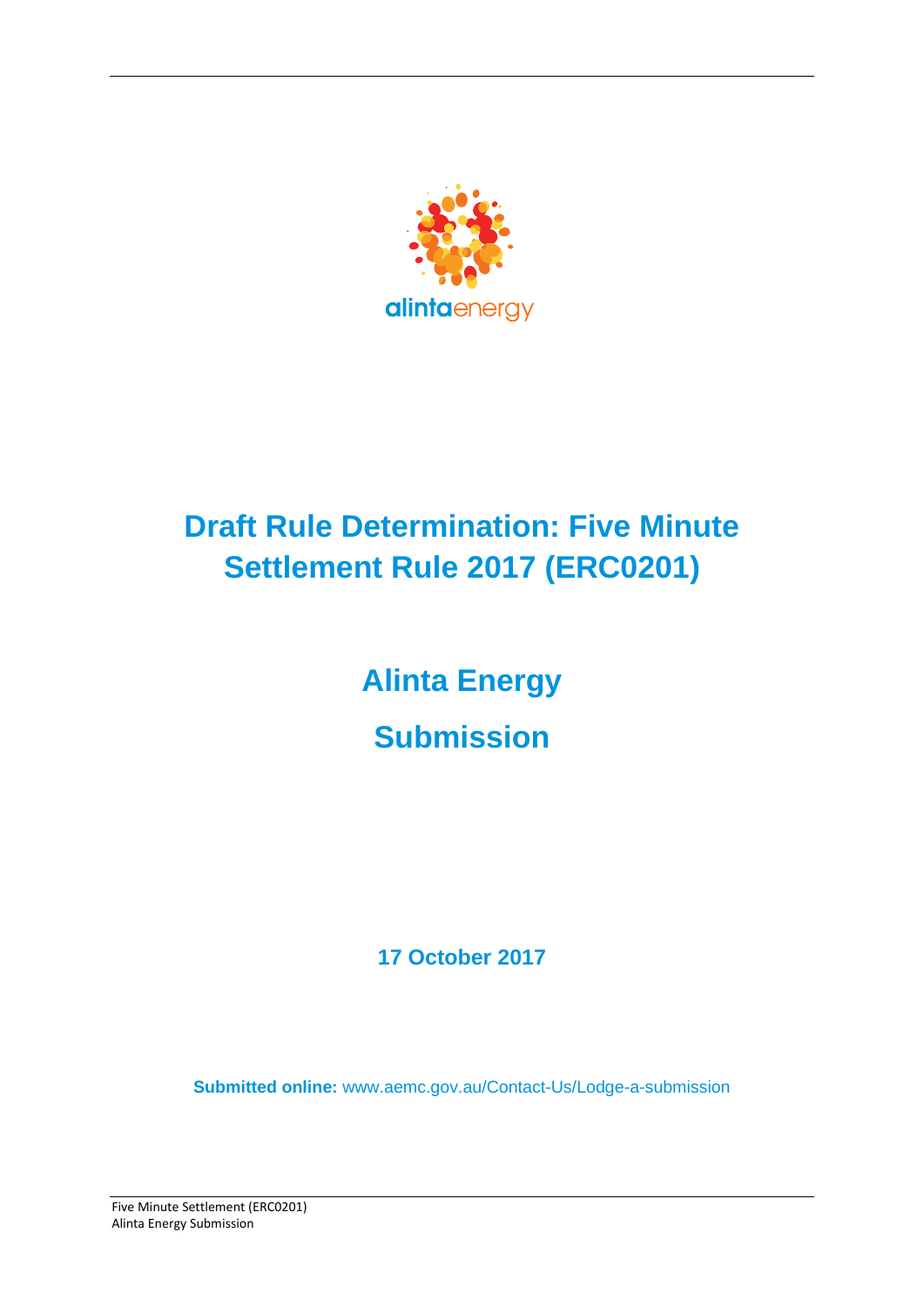#### *1. Introduction*

Alinta Energy (**Alinta**) welcomes the opportunity to provide a submission to the Australian Energy Market Commission's (**AEMC**) *National Electricity Amendment (Five Minute Settlement) Rule 2017* Draft Determination.

Alinta is both a generator and retailer of electricity and gas in the east and west coast energy markets. It has an owned and contracted generation portfolio of 1957MW, including 1700MW of gas-fired generation facilities, and in excess of 800,000 customers including more than 250,000 in east coast markets. As an active and growing market participant Alinta expects to be directly impacted by the implementation of the five minute settlement rule change.

After careful consideration of the five minute settlement debate to date, on balance Alinta agrees with the underlying proposition that aligning the settlement and dispatch intervals within the National Electricity Market (**NEM**) will allow for more economically efficient outcomes for the market and consumers in the *long run*.

However, the implementation of five minute settlement represents a fundamental change to the existing wholesale market arrangements in both the spot and hedge markets. As such, it is critical the AEMC pragmatically manages the short term impacts of five minute settlement appropriately. This is especially true given the current transformative and sometimes volatile market conditions the NEM is experiencing.

Alinta is of the view that the current proposed transition period of three years and seven months runs the risk of inviting unforseen risks into play at a precise time when the NEM is already under duress and is experiencing significant change.

As such, Alinta recommends that a five minute settlement transition period of four years and seven months (**1 July 2022**) be adopted. This timeframe is required to appropriately manage the unprecedented workload of market reforms which will arise from this rule change, as well as to help mitigate unforeseen risks. The rationale for this position is further explored below.

# *2. Alinta's key issues*

# **2.1 System Readiness**

As an active user of NEM trading systems, settlement systems, forecasting tools and wide array of other associated brokering products, Alinta's systems will be directly affected by the implementation of five minute settlement and will subsequently require substantial upgrading.

Initial analysis highlights that the costs of such upgrades will be substantial and will potentially span a lengthy time period. On this point it is also worth noting that:

- Development and modification of NEM trading and settlement systems is a relatively niche industry, and there are relatively few firms offering these services to market.
- Participants are not able to access "off the shelf" energy trading and settlement systems to allow for five minute settlement. Energy trading and settlement systems contain tailored and bespoke elements which vary substantially from participant to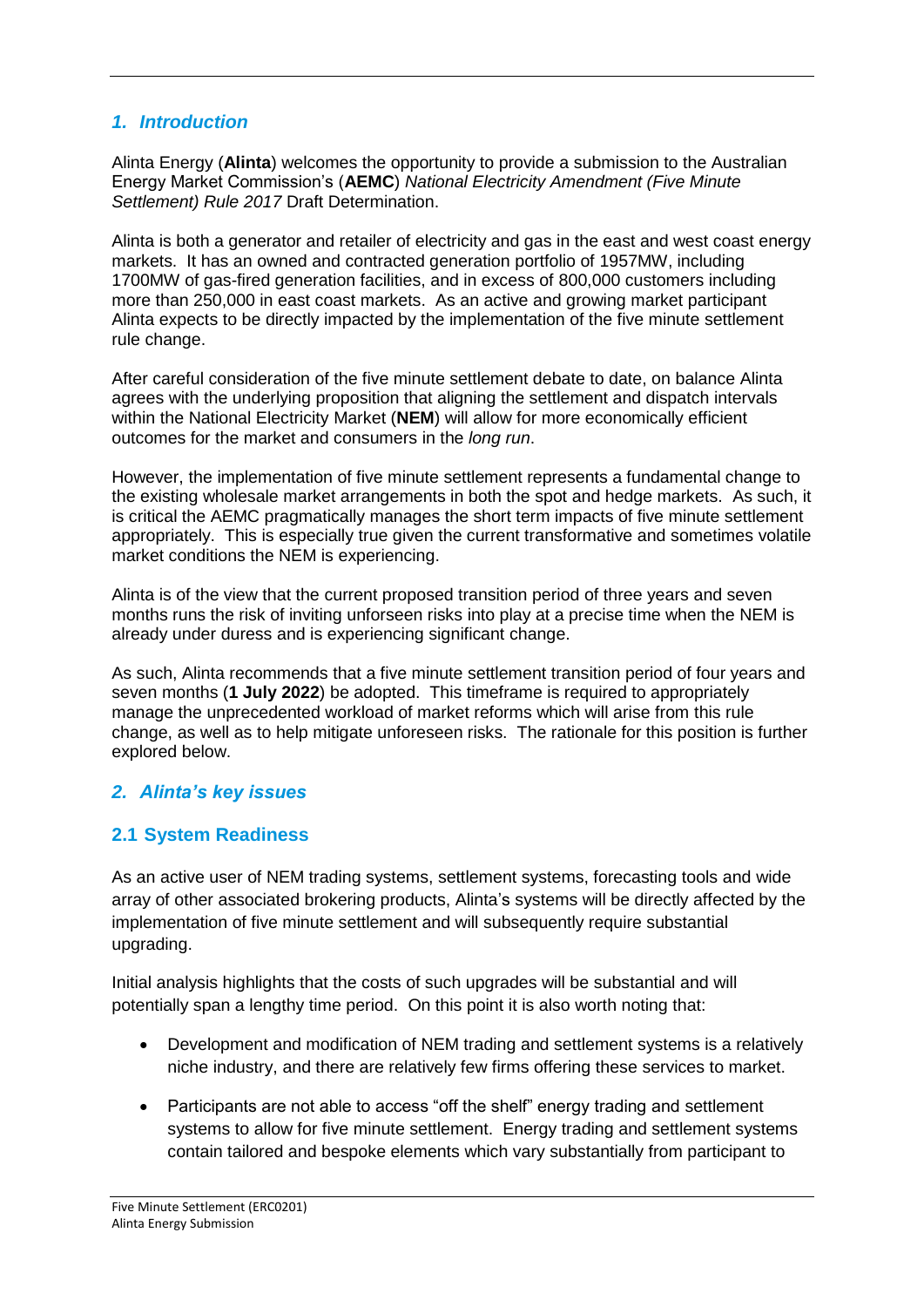participant according to individual engineering conditions, IT security, and specific generation plant type.

- Demand for energy systems upgrades will not just come from market participants who hold a physical position, but also the ASX, a wide array of brokers, the Australian Energy Market Operator (**AEMO**), the Australian Energy Regulator (**AER**), banking institutions and likely many others.
- The implementation of five minute settlement is a regulatory obligation, which guarantees a healthy pipeline of work to energy trading system firms. Given the short time frame, this will potentially lead to scarcity pricing arising (which ultimately will be passed on in the form of higher prices).
- The designing, building, testing and operationalising of energy systems which can comply with five minute settlement will require significant time and internal human resources from participants. Following a successful build, participants will additionally need ample time to ensure their trading systems can indeed link and connect with AEMO's systems.

Alinta considers that its proposed transition period of 1 July 2022 would go some way to mitigate price scarcity arising, and thus help ensure uneconomic outcomes are minimised. Additionally, a longer transition period would give participants an appropriate lead time to undertake the not-insignificant task of designing, building, testing and operationalising what is the biggest wholesale market IT systems upgrade the NEM has experienced in recent memory.

# **2.1System Readiness - Test Environment**

The AEMC has correctly identified that AEMO will need to provide a shadow test environment for participants to trial five minute bidding and five minute settlement.

Alinta is highly supportive of this objective and notes a similar and successful test environment was established with the entry of the Wallumbilla gas hub in 2014 by platform provider Trayport, which spanned a month trial period.

Given the significant market implications for the NEM under five minute settlement, Alinta suggests any test environment established by AEMO should span six – twelve months at a minimum, and crucially should run over an entire summer period. A long trial time is necessary to allow market participants to test effective operations, wholesale strategies, settlement compliance processes, prudential operations and to more broadly monitor the performance of the NEM as a whole.

Alinta's proposed transition period of 1 July 2022 will allow AEMO, market participants, brokers, regulators and market observers the necessary time to establish, test and monitor the shadow NEM wholesale market environment, in what is a critical piece of work underpinning the NEM wholesale market.

#### **2.2System Readiness - Regulatory Prerequisites**

Throughout the consultation process, many participants noted the benefits of five minute settlement will only arise with simultaneous regulatory and procedural changes throughout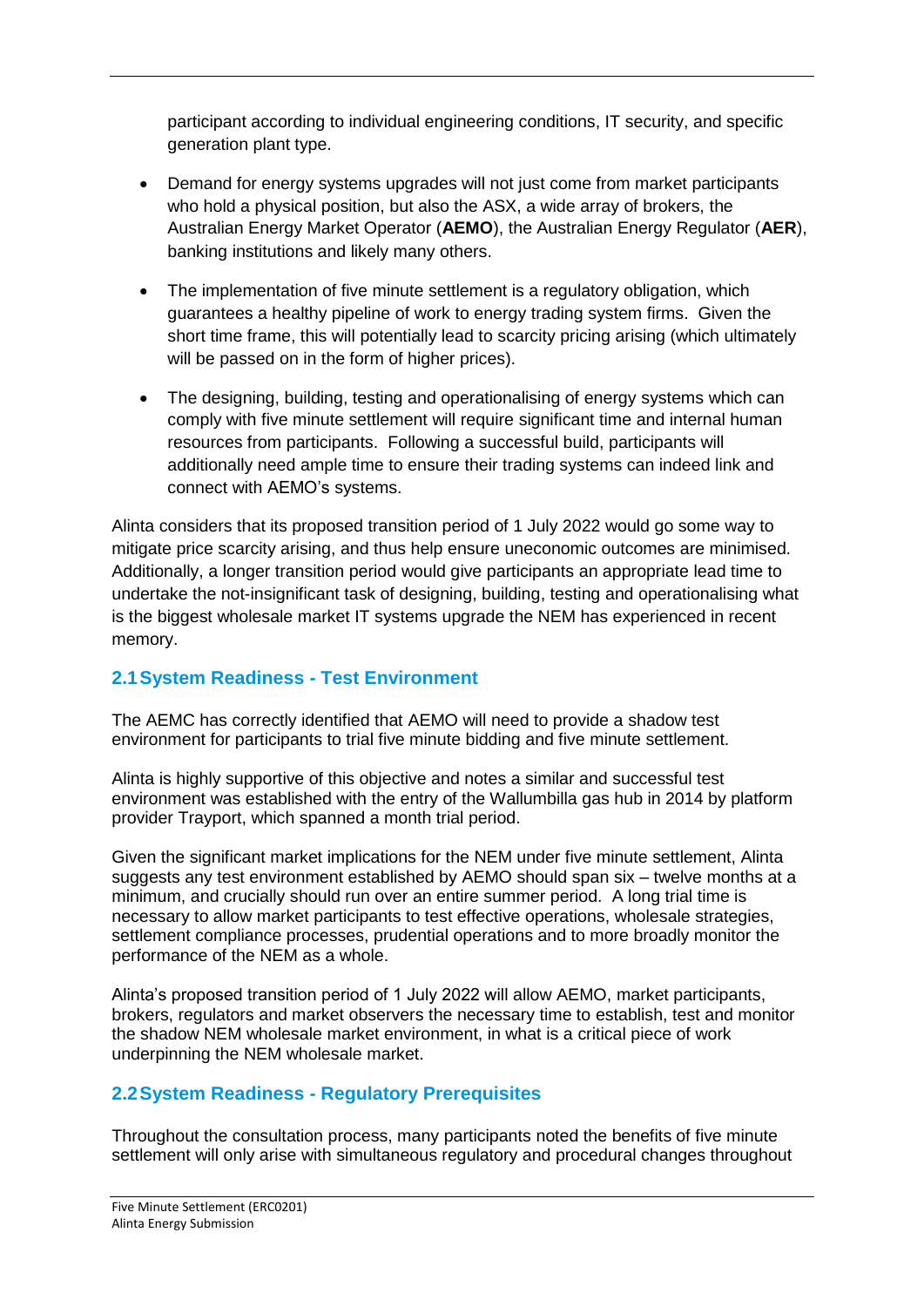the NEM. This includes ASX processes/products, AFMA processes, banking/brokered products, AEMO settlement processes and many others.

Whilst each required procedural change may only appear relatively minor in nature, as a collective all of these regulatory changes are material. It is worth noting that these regulatory changes are in addition to the unprecedented amount of other competing regulatory reforms<sup>1</sup> currently being undertaken within the industry from various regulatory and governance bodies.

Implementing what is widely regarded as the most fundamental change the wholesale market has experienced in recent memory, under a tight-time frame for implementation runs the risk that fairly innocuous and seemingly insignificant errors may pass the attention of market participants and regulators, potentially creating distortions in the future.

Alinta is of the view that a start date of 1 July 2022 will assist in somewhat lessening the significant regulatory burden arising from the implementation of five minute settlement (in conjunction with implementing the myriad of other reforms currently underway). The extended time frame will also ensure a controlled approach can be undertaken to give appropriate due consideration to reforms to mitigate the risk of implementation errors arising.

# **3 Contractual Implications**

The AEMC<sup>2</sup> correctly noted in its directions paper, that there are significant contractual implications associated with the transition to five minute settlement:

"*The potential contract market disruption from a move to five minute settlement is of particular concern to the Commission. The contract market plays a crucial role in that it reduces price uncertainty for generators, retailers, major industry and consumers of electricity. It allows generators to manage risk, secure finance and provides signals for ongoing investment in generation capacity. For retailers, it provides for security of supply to deliver price stability for consumers, and allows them to secure financing for their own operations. Given the importance of liquidity in the contract market, it is vital that disruption to this market is minimised.*"

Alinta agrees with the AEMCs sentiments above, and expects to be directly affected in the following manner in regards to contractual implications:

 Alinta (along with the vast majority of market participants) is currently a counterparty to cap contacts which extend beyond the proposed five minute settlement start date of 1 July 2021. These contracts will require re-negotiation and/or the potential triggering of market disruption clauses.

**.** 

<sup>&</sup>lt;sup>1</sup> Just to illustrate the scale of the workload currently being undertaken the NEM, it is worth noting a cut down list of market reviews/reforms the market is working on presently: Distribution Market Model (AEMC), SRAS guidelines update (AEMO), Suitability of day ahead market (AEMC/Finkel), Generator Reliability obligation (Finkel), Retail electricity price inquiry (ACCC), Wholesale Market Monitoring power (AER), Retail Competition Review (AEMC), Strategic Priorities (AEMC), Minimum Inertia Levels (AEMO), Strategic Reserve Market (Finkel/AEMO), various state based renewable schemes and reforms, and the list goes on.

<sup>&</sup>lt;sup>2</sup> AEMC, Five Minute Settlement - Directions Paper, page iii, (2017)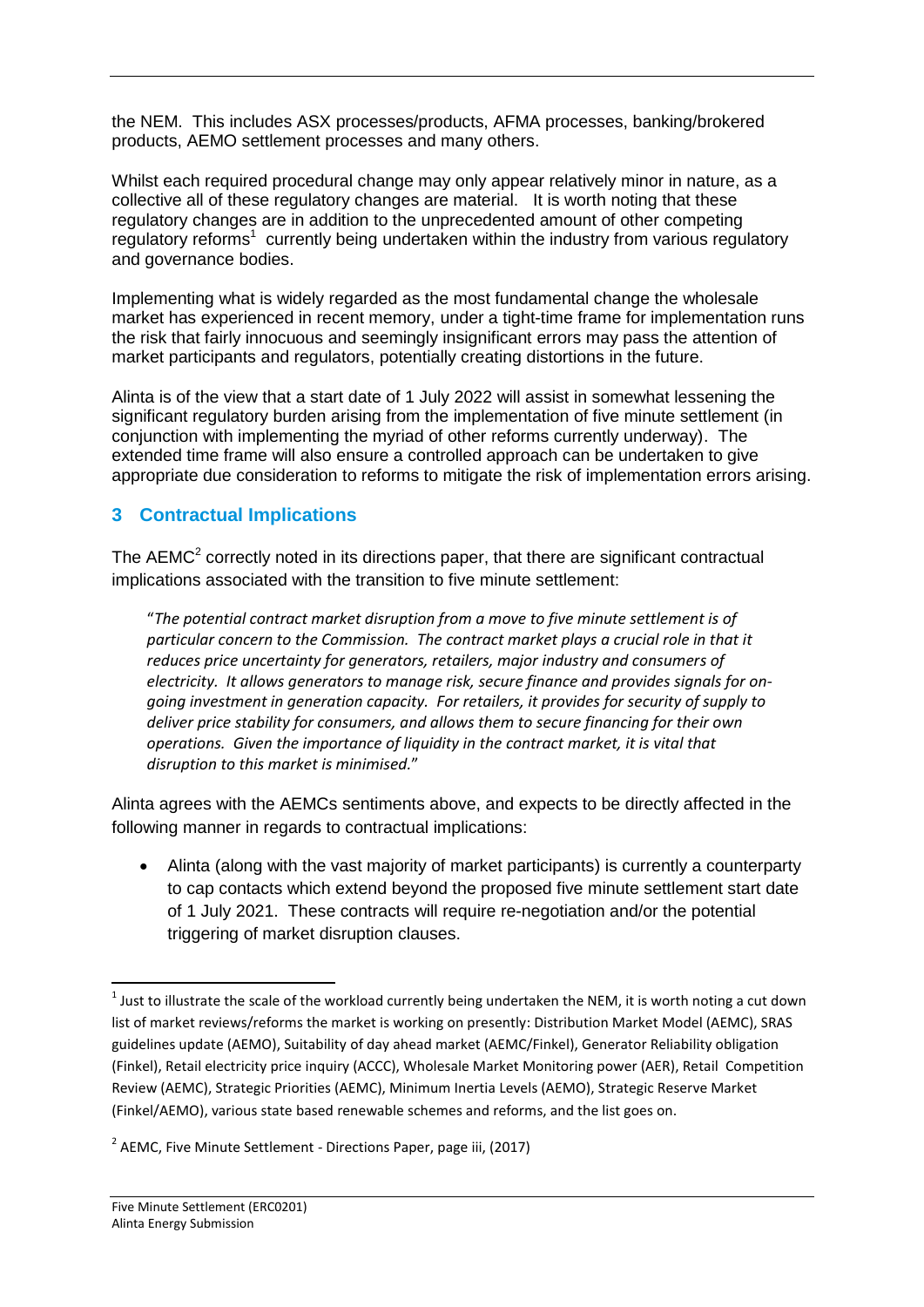- If market disruption clauses are indeed triggered, one-off wealth transfers may arise and subsequent costly and lengthy legal disputes may arise between market participants and their counterparties.
- The majority of Power Purchase Agreements between wind farm developers and retailers extend well beyond 2021, with some going out as far as 2030 (the end of the Renewable Energy Target). If market disruption clauses are indeed triggered, these agreements will also have to be renegotiated or potentially would up early.
- There are a wide array of minor and secondary contracts and internal operational procedures which make reference to settlement periods, which subsequently must be reviewed (and potentially amended) by Market Participant's internal legal teams and/ or external lawyers.

Following the AEMC's draft determination the industry has come to terms with the fact that five minute settlement will be implemented at some stage in the near future and some level of contractual disruption is now inevitable. As such, the question now becomes: how best to appropriately manage the significant contractual disruption and associated issues which may arise following implementation?

Given this is a somewhat untested legal area and with no comparable precedent in the NEM, on balance Alinta considers that the current proposed implementation date of 1 July 2021 does not allow sufficient time to resolve issues in a structured and well thought out manner, and importantly doesn't allow for sufficient time for potential legal disputes to be resolved. Noting this, lengthy procedural measures are necessary to ensure legal certainty for all parties and to allow sufficient time to consider and resolve associated issues.

Alinta strongly considers that the AEMC should not unduly hasten what is the largest market reform the NEM has experienced, by wedding itself to a 1 July 2021 start date. On balance, Alinta's proposed five minute settlement start date of 1 July 2022 appears preferable to allow the NEM sufficient time to resolve contractual issues and for any potential disputes to be concluded.

# **4 Alternative Risk Management Products**

Throughout the consultation process it has been well acknowledged by stakeholders and the AEMC that five minute settlement will significantly reduce the amount of over the counter (**OTC**) cap contracts being offered in the NEM.

Nonetheless, the AEMC's view is that under five minute settlement incentives will still exist for the creation of alternative risk management products. Whilst Alinta agrees with this view, it is unclear how long it will take for these alternative products to be developed, and even once a preferred alternative product has indeed been established it may take several years for ample liquidity to exist enough for market participants to sufficiently call upon it with confidence.

As such, there is a real possibility that post the implementation of five minute settlement in the NEM, an illiquid and likely expensive cap contract styled market will arise until new generation plant capable of responding within five minutes is procured, or until there is sufficient means for market participants to purchase alternative hedge products. At present,